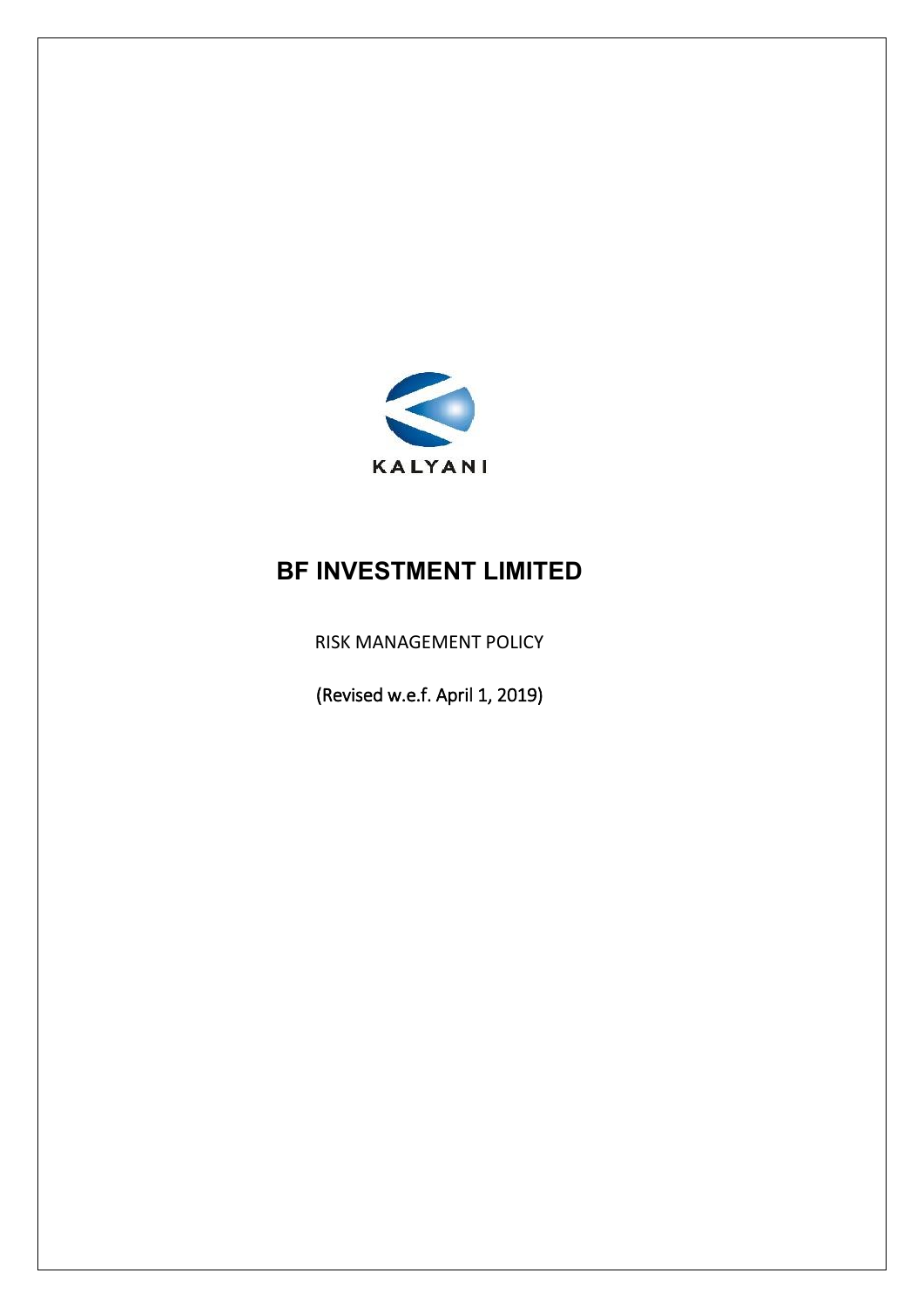| Document Title                   | <b>Risk Management Policy</b> |  |  |
|----------------------------------|-------------------------------|--|--|
| Originally Framed                | October 29, 2015              |  |  |
| Last Revision Date               | February 13, 2016             |  |  |
| <b>Current Revision Date</b>     | April 1, 2019                 |  |  |
| Authority<br>Policy<br>approving | the   Board of Directors      |  |  |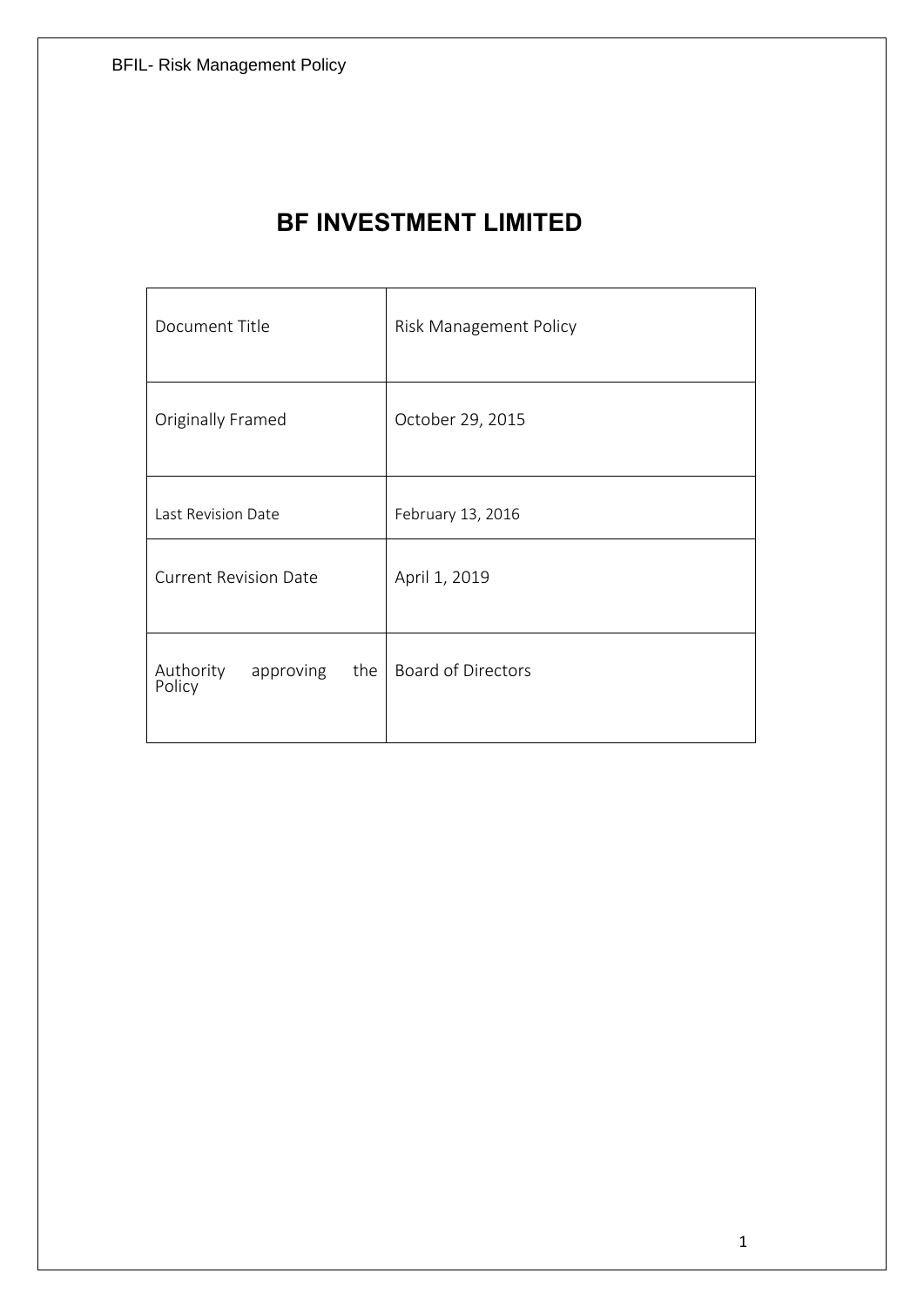### **Contents**

- 1. Introduction
- 2. Objectives
- 3. Statutory Requirements
- 4. Who the policy applies to
- 5. Risk Organisation Structure
- 6. Roles and responsibilities
- 7. Risk Management Process
- 8. Entry Into Force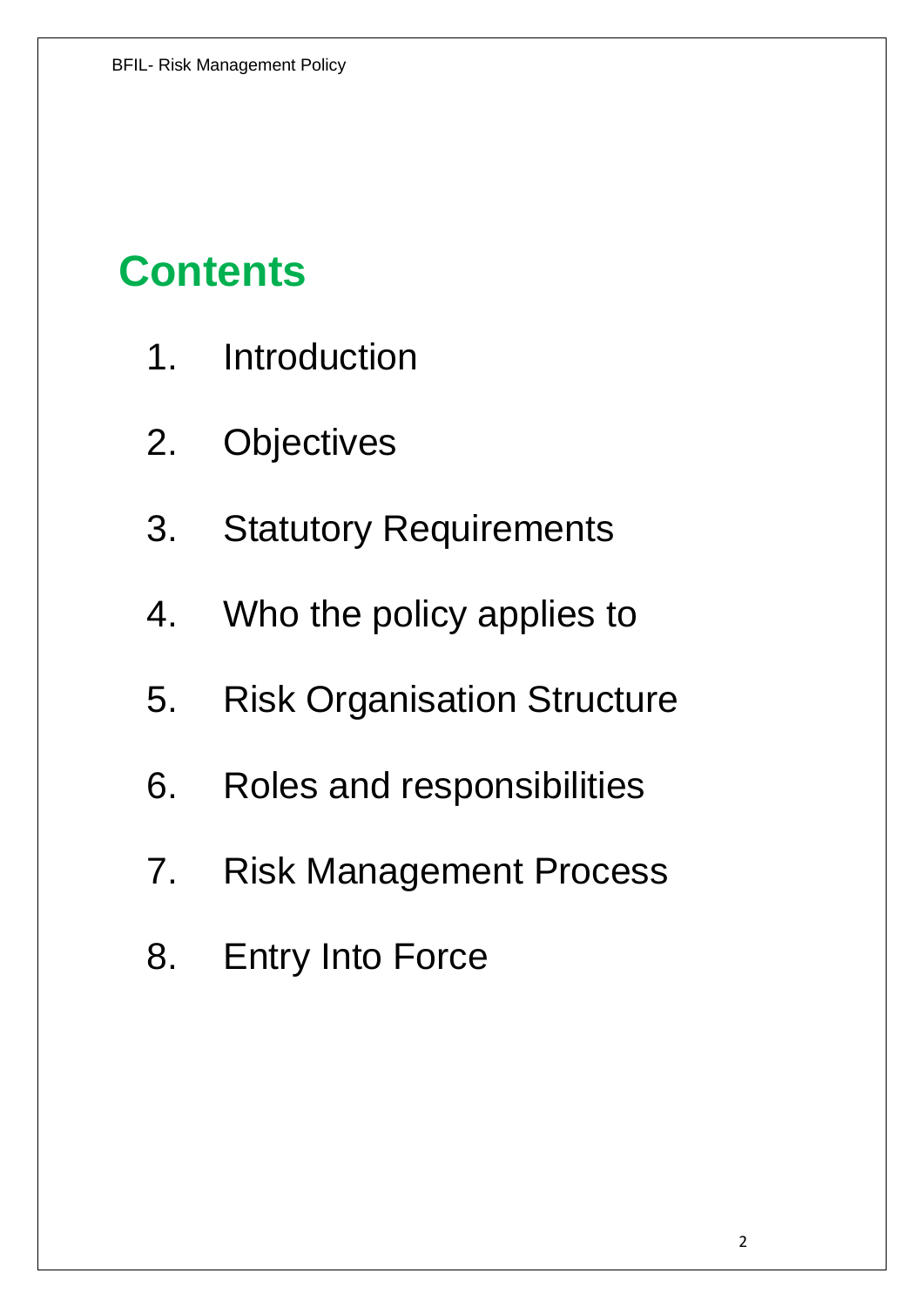## **1. Introduction**

Risk management is an integral component of good corporate governance and fundamental in achieving the company's strategic and operational objectives. It improves decision-making, defines opportunities and mitigates material events that may impact shareholder value.

BF Investment Limited desires to refine its organizational wide capabilities in risk management so as to ensure a consistent, efficient and effective assessment of risks in the achievement of the organization's objectives. It view risk management as an integral to its objective of creating and maintaining business continuity, shareholder value and successful execution of its strategies.

The Company's risk management policy provides the framework to manage the risks associated with its activities. It is designed to identify, assess, monitor and manage risk.

## **2. Objectives**

The revised Risk Management Policy forms an integral part of the internal control and corporate governance framework of BF Investment Ltd. The Company's Risk Management Policy endeavours to support its objectives among others by -

- Ensuring sustainable business growth with stability and promoting a pro-active approach in reporting, evaluating and resolving risks associated with the business
- Providing a framework that enables future activities to take place in a consistent and controlled manner
- **Improving decision making, planning and prioritization by comprehensive and** structured understanding of business activities, volatility and opportunities/ threats.
- Evaluating the likelihood and impact of major adverse events;
- Developing responses to either prevent such events from occurring or manage and minimise the impact of such event, if it does occur;
- **IDENTIFY 11 Identifying any unmitigated risks and formulating action plans for addressing** such risks ;
- **Compliance with provisions of relevant legislations**

The Company strongly believes that Risk Management implementation should be in spirit and not only in form.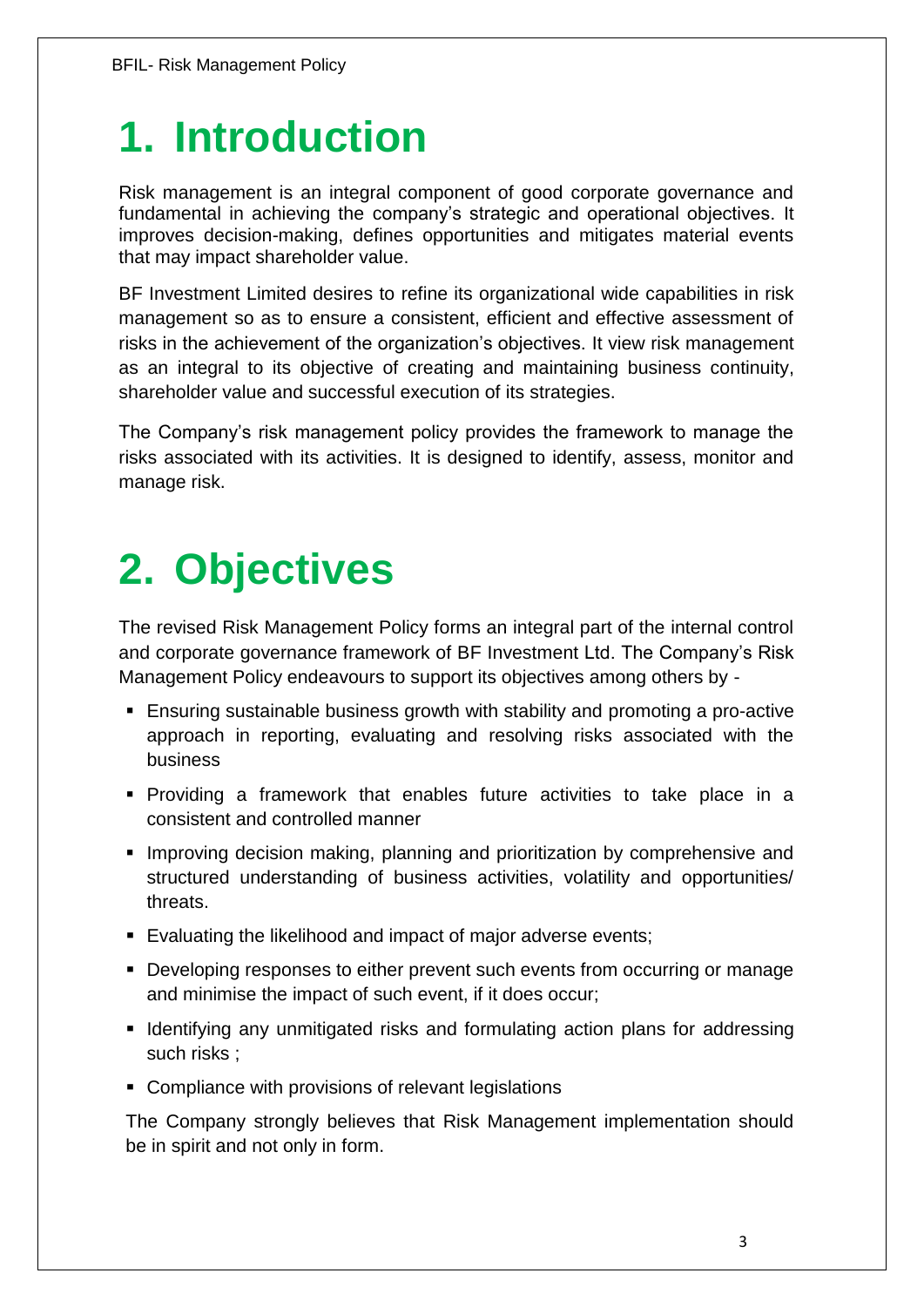## **3. Statutory Requirements**

The Companies Act 2013 and SEBI Regulations have placed additional responsibilities on the Board of Directors and Management to have structured Enterprise-wide Risk Management which is reviewed and reported periodically including;

- The Board of Directors' report must include a statement indicating development and implementation of a risk management policy for the company including identification of elements of risk, if any, which in the opinion of the board may threaten the existence of the company
- The Audit Committee shall act in accordance with the terms of reference specified in writing by the board, which shall, inter alia, include evaluation of risk management systems
- **Independent directors should satisfy themselves that systems of risk** management are robust and defensible

The Board of the Company is responsible for overseeing the establishment and implementation by management of risk management systems and reviewing the effectiveness of these systems.

## **4. Who the policy applies to**

This policy shall apply across all locations of the company including its operations and all support functions.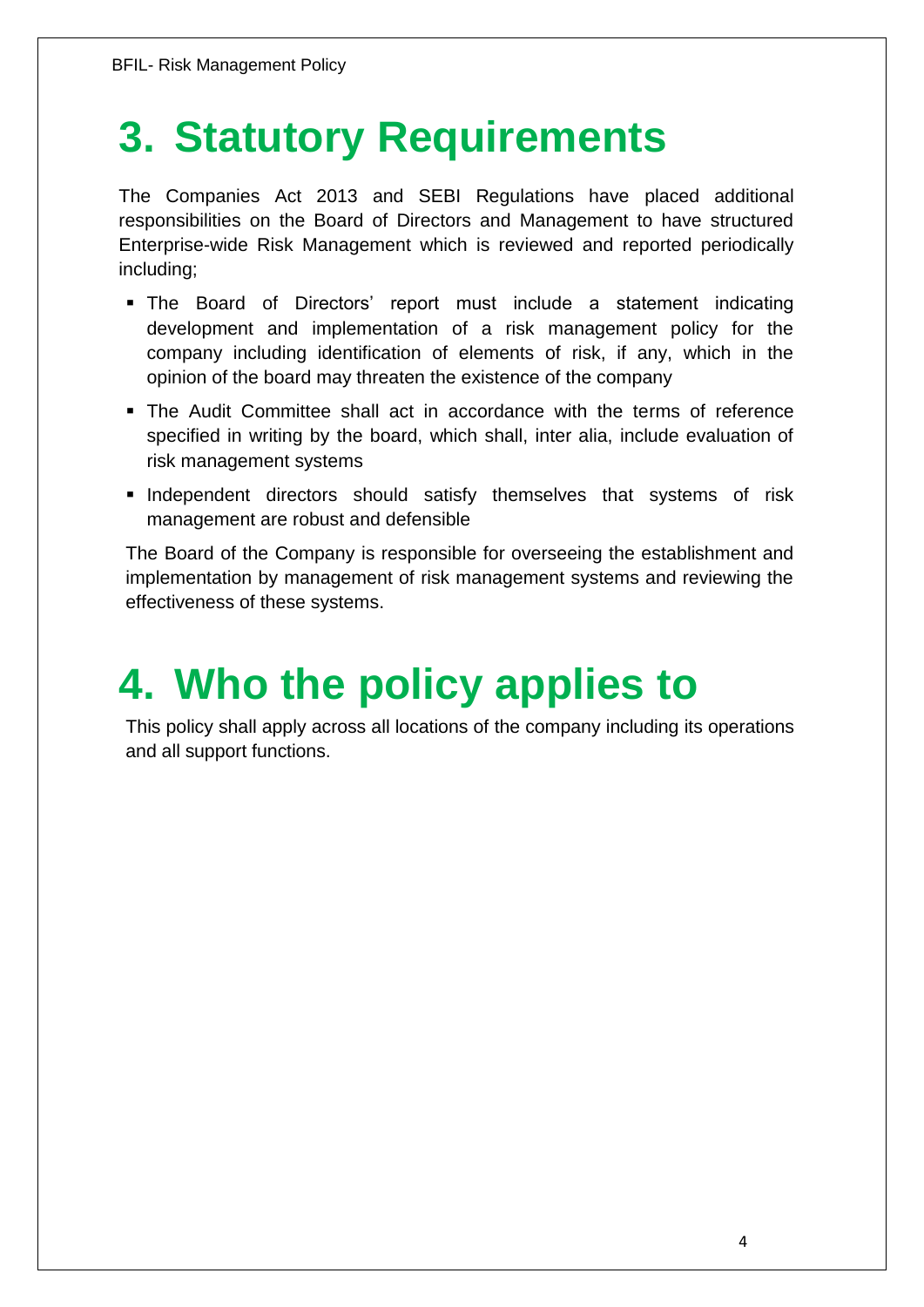## **5. Risk Organisation Structure**

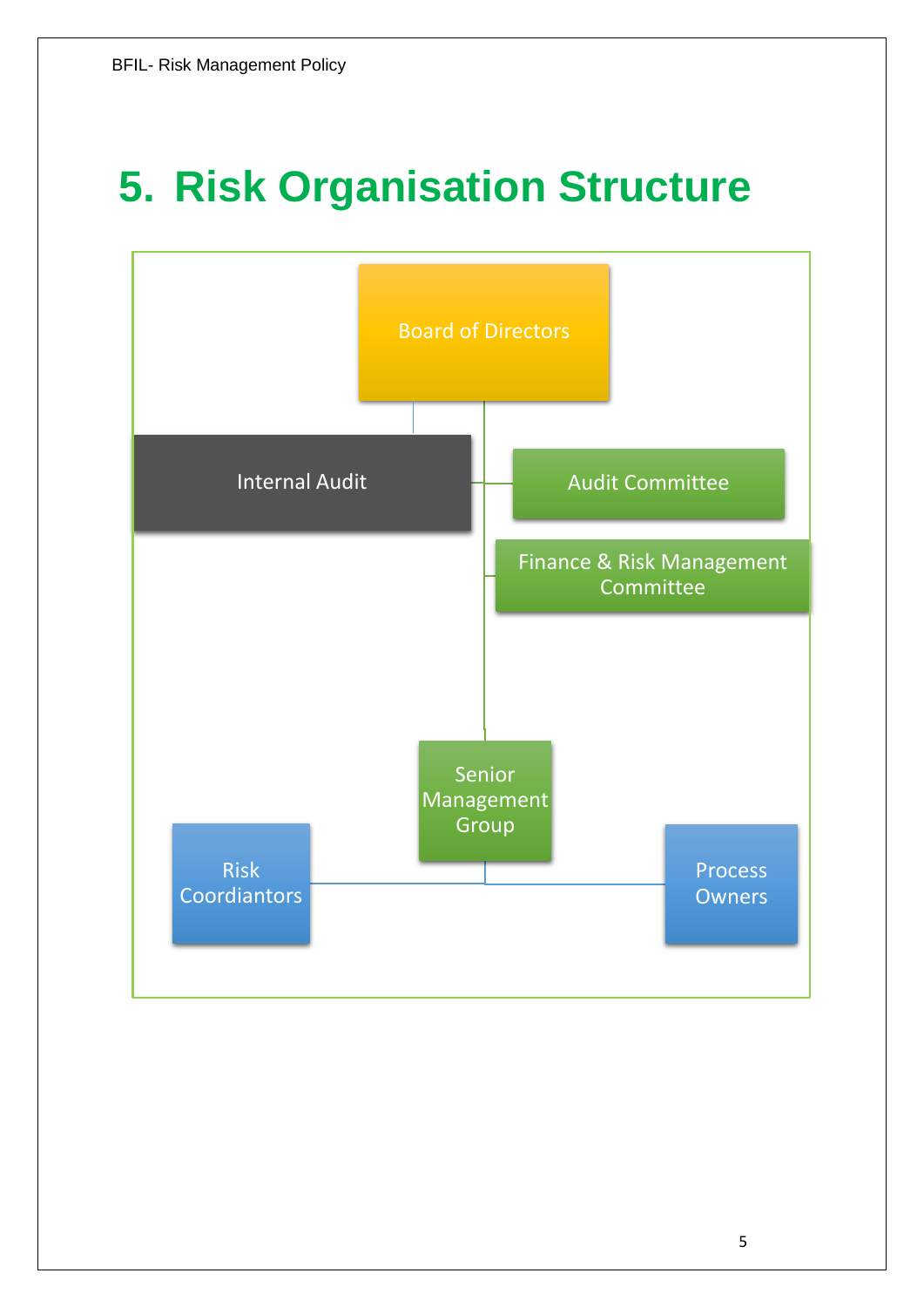# **6. Roles and Responsibilities**

### **i. The Board:**

- **Approve and review the Risk Management Policy**
- Define the Company's risk appetite
- I Identify and assess internal and external risks that may impact the Company in achieving its strategic objectives or may threaten the existence of the **Company**
- Define the role and responsibility of the Risk Management Committee and delegate monitoring and reviewing of the risk management plan to the Risk Management Committee and such other functions as it may deem fit; which also shall specifically covers the function related to the Cyber Security.
- Oversee the development and implementation of risk management framework and maintain an adequate monitoring and reporting mechanism.
- **Formulate risk management strategy to manage the identified risks**
- Give directions to the Audit committee and Finance & Risk Management Committee on top priority risks identified and its mitigation plan.

### **ii. Audit Committee and the Finance & Risk Management Committee:**

- Review and recommend to the Board the Risk Management Policy
- Recommend the Company's risk appetite to the Board
- Recommend to the Board Policy for hedging Commodity Risk
- Review key risks escalated by Senior Management team and suggest directions, if required and escalate the same to the Board, as deemed fit.
- **Ensure ongoing review & compliance of the Risk Management framework.**
- Finance and Risk Management Committee to meet at-least once in a year.

### **iii. Senior Management of the Company (SMG):**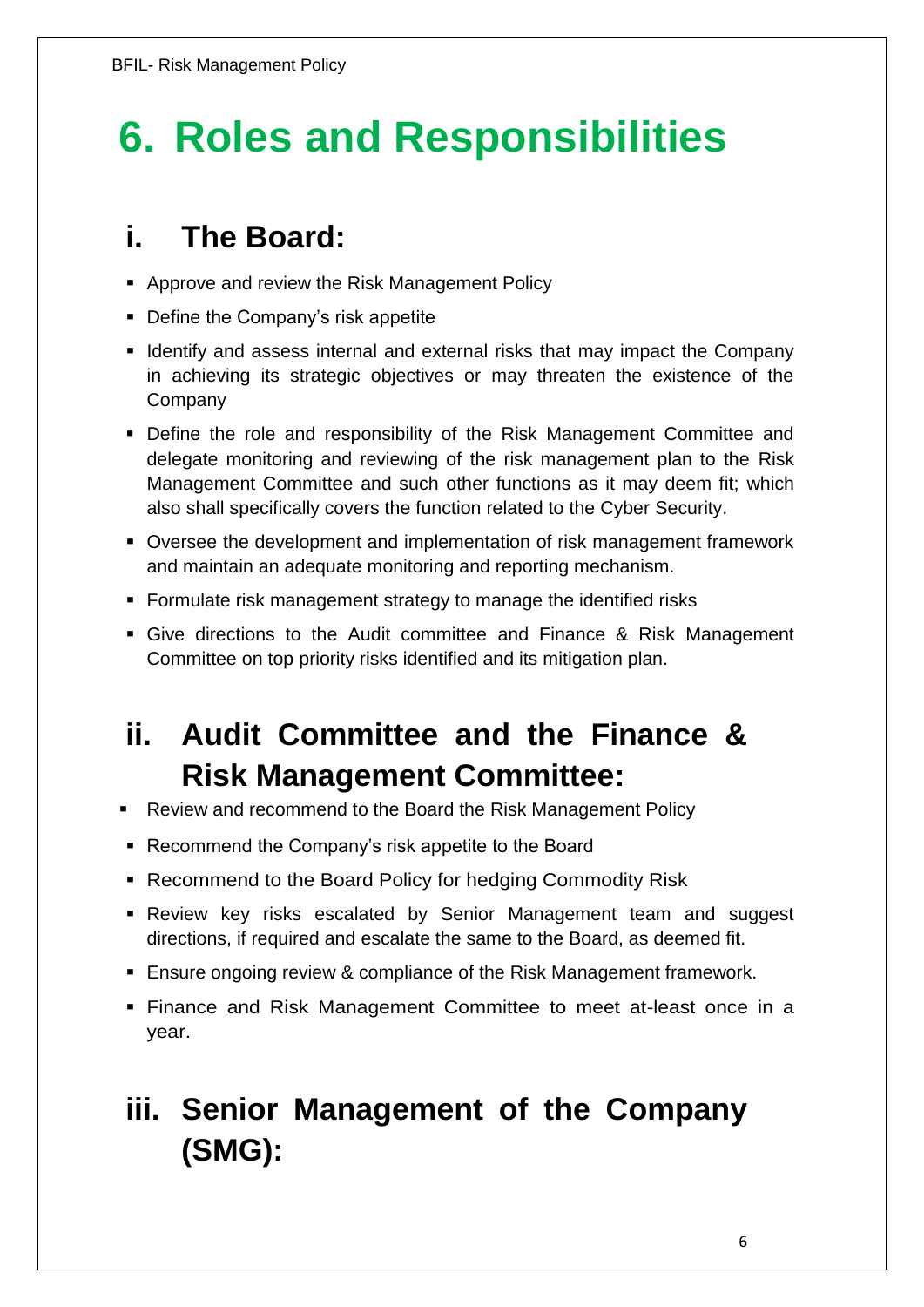The SMG comprises of core management team of Manager & above which heads individual functions in the Company. They will:

- **Implement and monitor the principles, actions and requirements of the risk** management plan
- **Provide necessary tools and resources to identify and manage risks**
- Review risks on quarterly basis- identification of new risks, changes to existing risks, updating risk register etc.
- Report the status of risk items to the Finance and Risk Management Committee and Audit Committee
- Appraise risk owners' actions taken to manage risk and correction of inappropriate performance
- Internal compliance and control systems for the implementation of the risk management plan and

### **iv. Risk co-ordinators and process owners:**

They will play a key role in supporting the team in developing, maintaining and embedding the risk management framework within the Company. They will

- **I** Identify any perceived risk at ground level in various processes
- Ensure that implementation of recommendation and action plan finalised by the Board, as per the policy, is done in spirit.
- Ongoing maintenance of risk framework and documentation including policies and procedures.
- **Support and manage the risk workshop process**
- Take notes and produce draft minutes of key Risk Management meetings

#### **v. Internal Audit:**

Further, the independent Internal Audit function shall provide assurance on the integrity and robustness of the risk management process.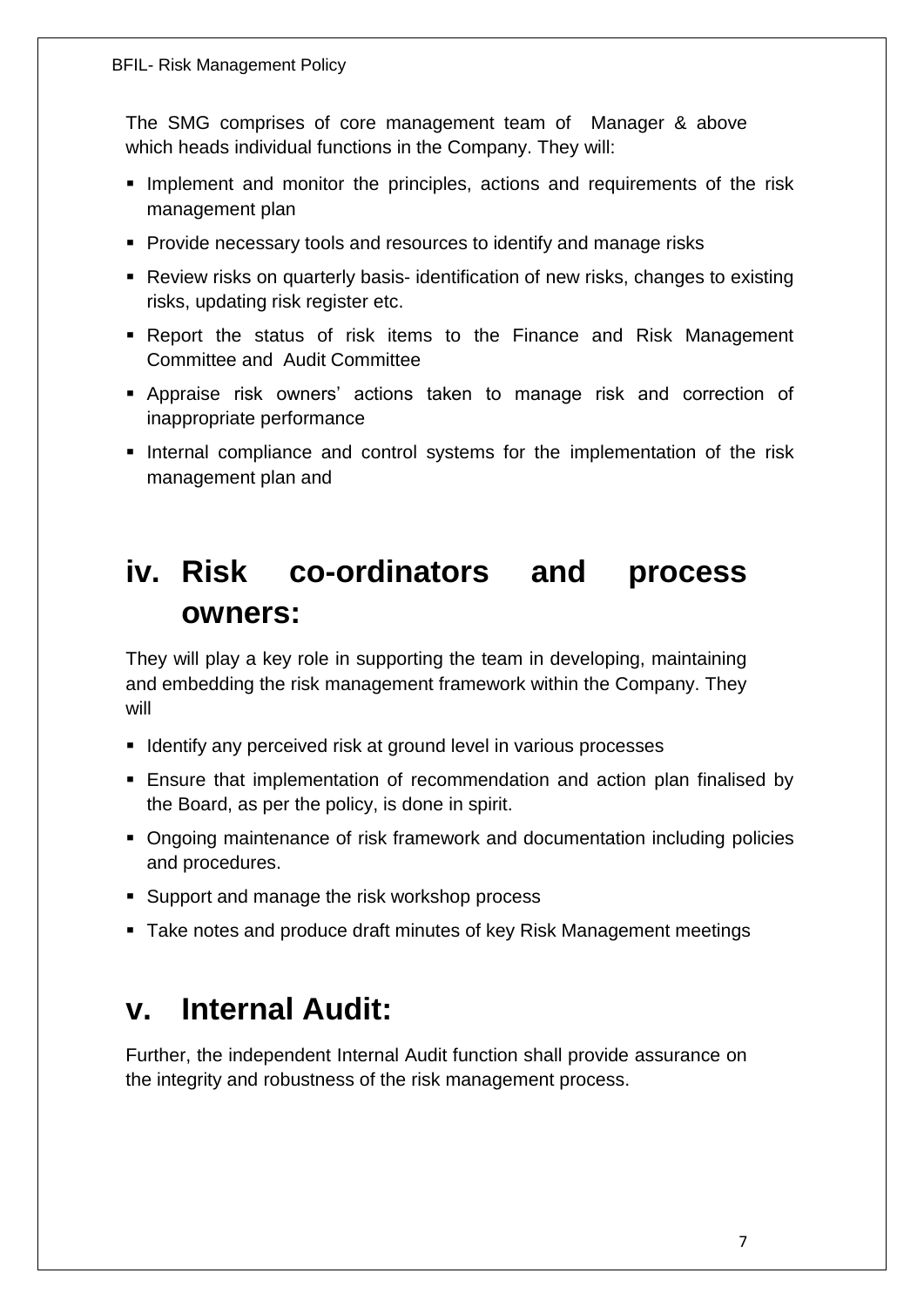## **7. Risk Management Process**

### **i. Risk Universe Analysis**

Risk analysis involves consideration of the sources of risk, their consequences and the likelihood that those consequences may occur. The existing systems, control measures and procedures to control risk are identified and their effectiveness is assessed. The impact and likelihood of an event and its associated consequences are assessed in the context of the existing controls.

### **ii. Risk Identification**

Risk Identification is obligatory on all vertical and functional heads that with the inputs from their team members are required to report the material risks to the SMG along with their considered views and recommendations for risk mitigation. Analysis of all the risks thus identified shall be carried out by the SMG through participation of the vertical/functional heads.

### **iii. Risk Assessment**

Risk evaluation involves comparing the level of risk found during the analysis process against the pre-defined risk weights so as to assess their potential severity of loss and to the probability of occurrence. Risk weights of High / Medium / Low can be assigned based on parameters for each operating activity. The output of the risk evaluation is a prioritized list of risks for further action. If the resulting risks fall into the low or acceptable risk categories they may be accepted with minimal further treatment.

#### **Risk Assessment Matrix Community Community Risk Score**

| Almost Certain     | (5)            | Low                       | <b>Medium</b> |          |               |               |
|--------------------|----------------|---------------------------|---------------|----------|---------------|---------------|
| Likely             | $^{\prime}$ 4) | Low                       | Low           | Medium   |               |               |
| Possible           | (3)            | Low                       | Low           | Medium   | <b>Medium</b> |               |
| Unlikely           | (2)            | Low                       | Low           | Low      | Low           | <b>Medium</b> |
| Remote             | (1)            | Low                       | Low           | Low      | Low           | Low           |
| <b>Probability</b> |                | (1)                       | (2)           | (3)      | (4)           | (5)           |
|                    |                | Consequence Insignificant | Minor         | Moderate | Major         | Catastrophio  |